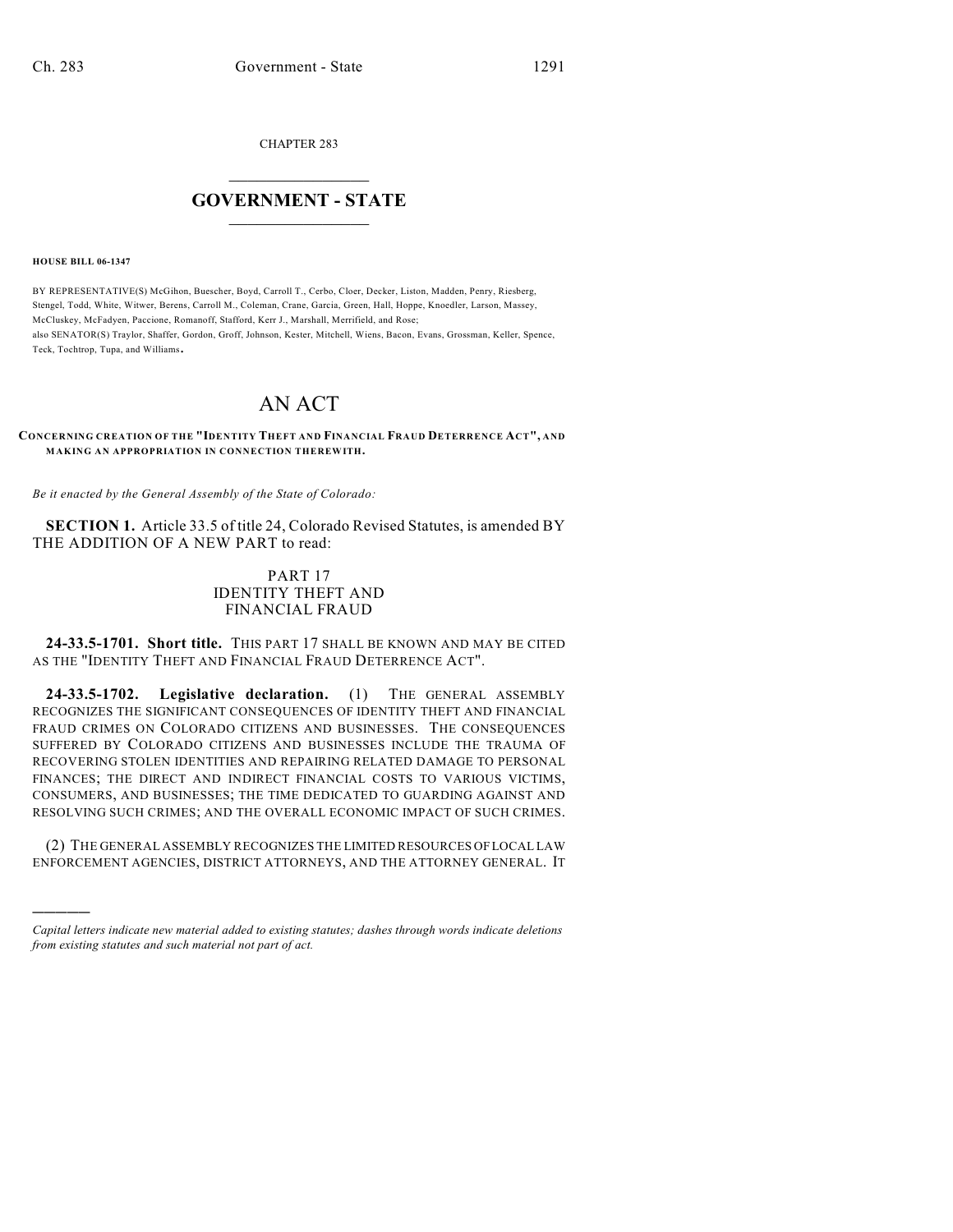IS THE INTENT OF THE COLORADO GENERAL ASSEMBLY TO PROTECT COLORADO CITIZENS AND BUSINESSES BY ENHANCING THE INVESTIGATION AND PROSECUTION OF IDENTITY THEFT AND FINANCIAL FRAUD CRIMES BY ESTABLISHING A STATEWIDE RESOURCE IN THE FORM OF A UNIT COMPRISED OF ATTORNEYS, INVESTIGATORS, AND SUPPORT STAFF TO ASSIST THE ATTORNEY GENERAL, SHERIFFS, POLICE, AND DISTRICT ATTORNEYS IN INVESTIGATING AND PROSECUTING CRIMINALS WHO COMMIT IDENTITY THEFT AND FINANCIAL FRAUD CRIMES.

(3) IT IS THE INTENT OF THE GENERAL ASSEMBLY TO SUPPLEMENT THE EXISTING LAW ENFORCEMENT AND PROSECUTION SYSTEM AND PROVIDE GREATER FLEXIBILITY TO RESPOND TO THE SHIFTING ASPECTS OF IDENTITY THEFT AND FINANCIAL FRAUD CRIMES AND PRIORITIES AMONG SUCH CRIMES. THE UNIT WILL ALSO PROVIDE TO THE PUBLIC AND RELEVANT GROUPS APPROPRIATE INFORMATION ABOUT FINANCIAL FRAUD AND THE UNIT'S ACTIVITIES AND RESULTS. IT IS FURTHER THE INTENT OF THE GENERAL ASSEMBLY THAT THE UNIT WILL FOCUS ITS ATTENTION ON CRIMINAL ACTIVITY INVOLVING FINANCIAL TRANSACTIONS, INCLUDING BUT NOT LIMITED TO THE TYPES OF CRIME COVERED UNDER ARTICLE 5 OF TITLE 18, C.R.S.; MODIFICATIONS TO THESE AND OTHER RELEVANT CRIMES; NEW CRIMES AS THEY EVOLVE FROM TIME TO TIME; AND SUSPICIOUS ACTIVITY REPORTS REQUIRED BY FEDERAL LAW TO BE FILED BY DEPOSITORY INSTITUTIONS.

**24-33.5-1703. Identity theft and financial fraud board - creation - rules.** (1) (a) THERE IS HEREBY CREATED IN THE DEPARTMENT OF PUBLIC SAFETY THE IDENTITY THEFT AND FINANCIAL FRAUD BOARD, REFERRED TO IN THIS PART 17 AS THE "BOARD". THE BOARD SHALL HAVE THE POWERS AND DUTIES SPECIFIED IN THIS PART 17, INCLUDING BUT NOT LIMITED TO OVERSIGHT OF THE IDENTITY THEFT AND FINANCIAL FRAUD DETERRENCE TASK FORCE, CREATED IN SECTION 24-33.5-1704.

(b) THE BOARD SHALL EXERCISE ITS POWERS AND PERFORM ITS DUTIES AND FUNCTIONS AS IF THE SAME WERE TRANSFERRED TO THE DEPARTMENT OF PUBLIC SAFETY BY A **TYPE 2** TRANSFER, AS SUCH TRANSFER IS DEFINED IN THE "ADMINISTRATIVE ORGANIZATION ACT OF 1968", ARTICLE 1 OF THIS TITLE.

- (2) THE BOARD SHALL CONSIST OF NINE MEMBERS, AS FOLLOWS:
- (a) THE EXECUTIVE DIRECTOR OF THE DEPARTMENT OF PUBLIC SAFETY;
- (b) THE ATTORNEY GENERAL;

(c) THE EXECUTIVE DIRECTOR OF THE COLORADO DISTRICT ATTORNEYS COUNCIL OR HIS OR HER DESIGNEE; AND

- (d) SIX MEMBERS APPOINTED BY THE GOVERNOR, AS FOLLOWS:
- (I) A REPRESENTATIVE OF A POLICE DEPARTMENT;
- (II) A REPRESENTATIVE OF A SHERIFF'S DEPARTMENT;

(III) THREE REPRESENTATIVES OF THE DEPOSITORY INSTITUTIONS OPERATING WITHIN THE STATE, AT LEAST TWO OF WHOM SHALL BE FROM A STATE OR NATIONAL BANK; AND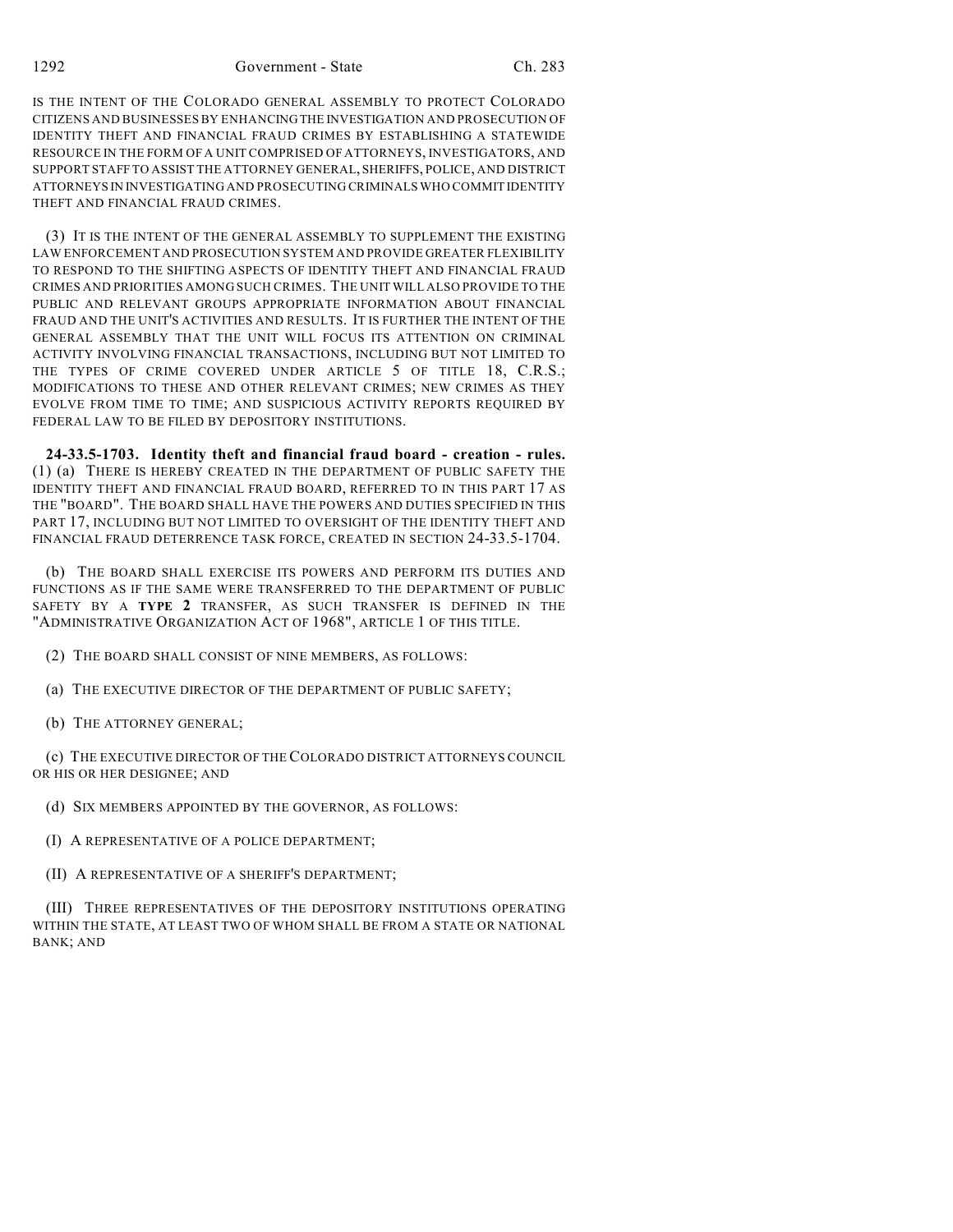(IV) A REPRESENTATIVE OF A PAYMENT PROCESSOR.

(3) (a) THE SIX APPOINTED MEMBERS OF THE BOARD SHALL SERVE TERMS OF THREE YEARS; EXCEPT THAT, OF THE MEMBERS FIRST APPOINTED, THE REPRESENTATIVE OF A LOCAL POLICE DEPARTMENT, THE REPRESENTATIVE OF A PAYMENT PROCESSOR, AND ONE OF THE TWO REPRESENTATIVES OF THE DEPOSITORY INSTITUTIONS, AS DESIGNATED BY THE GOVERNOR, SHALL EACH SERVE A TWO-YEAR TERM.

(b) THE GOVERNOR SHALL APPOINT MEMBERS OF THE BOARD WITHIN THIRTY DAYS AFTER THE EFFECTIVE DATE OF THIS PART 17. AN APPOINTED MEMBER SHALL NOT SERVE MORE THAN TWO CONSECUTIVE FULL TERMS, IN ADDITION TO ANY PARTIAL TERM. IN THE EVENT OF A VACANCY IN AN APPOINTED POSITION BY DEATH, RESIGNATION, REMOVAL FOR MISCONDUCT, INCOMPETENCE, OR NEGLECT OF DUTY, OR OTHERWISE, THE GOVERNOR SHALL APPOINT A MEMBER TO FILL THE POSITION FOR THE REMAINDER OF THE UNEXPIRED TERM.

(4) (a) THE CHAIRMAN OF THE BOARD SHALL BE SELECTED BY THE BOARD FROM AMONG ITS MEMBERS.

(b) THE MEMBERS OF THE BOARD SHALL SERVE WITHOUT COMPENSATION; EXCEPT THAT THE MEMBERS OF THE BOARD MAY BE REIMBURSED FROM MONEYS IN THE COLORADO IDENTITY THEFT AND FINANCIAL FRAUD CASH FUND CREATED IN SECTION 24-33.5-1707 (1) FOR THEIR ACTUAL AND NECESSARY EXPENSES INCURRED IN THE PERFORMANCE OF THEIR DUTIES PURSUANT TO THIS PART 17.

(5) BOARD MEMBERS SHALL ROUTINELY INTERACT AND COMMUNICATE WITH LOCAL AUTHORITIES AND CONSTITUENT GROUPS TO INCREASE AWARENESS OF THE BOARD AND THE UNIT AND TO FURTHER ITS PURPOSES AND THOSE OF LAW ENFORCEMENT AND PROSECUTORS.

(6) THE BOARD, IN ITS DISCRETION, MAY CREATE AN ADVISORY COMMITTEE OF ANY SIZE COMPRISED OF INTERESTED PARTIES TO PROVIDE INPUT ON THE BOARD'S ACTIVITIES. MEMBERS OF AN ADVISORY COMMITTEE SHALL SERVE WITHOUT COMPENSATION AND WITHOUT REIMBURSEMENT FOR EXPENSES.

(7) MEMBERS OF THE BOARD, EMPLOYEES, AND CONSULTANTS SHALL BE IMMUNE FROM SUIT IN ANY CIVIL ACTION BASED UPON ANY OFFICIAL ACT PERFORMED IN GOOD FAITH PURSUANT TO THIS PART 17.

(8) ON OR BEFORE MAY 1, 2009, THE BOARD SHALL REPORT TO THE JUDICIARY COMMITTEES OF THE SENATE AND THE HOUSE OF REPRESENTATIVES, OR ANY SUCCESSOR COMMITTEES, ON THE IMPLEMENTATION OF THIS PART 17 AND THE RESULTS ACHIEVED. THE REPORT SHALL INCLUDE, BUT NEED NOT BE LIMITED TO, THE ITEMS LISTED IN SECTION 24-33.5-1706 (2).

**24-33.5-1704. Identity theft and financial fraud deterrence unit - creation duties.** (1) THERE IS HEREBY CREATED IN THE COLORADO BUREAU OF INVESTIGATION IN THE DEPARTMENT OF PUBLIC SAFETY A UNIT FOR THE INVESTIGATION AND PROSECUTION OF IDENTITY THEFT AND FINANCIAL FRAUD, REFERRED TO IN THIS PART 17 AS THE "UNIT". THE UNIT SHALL BE KNOWN IN THE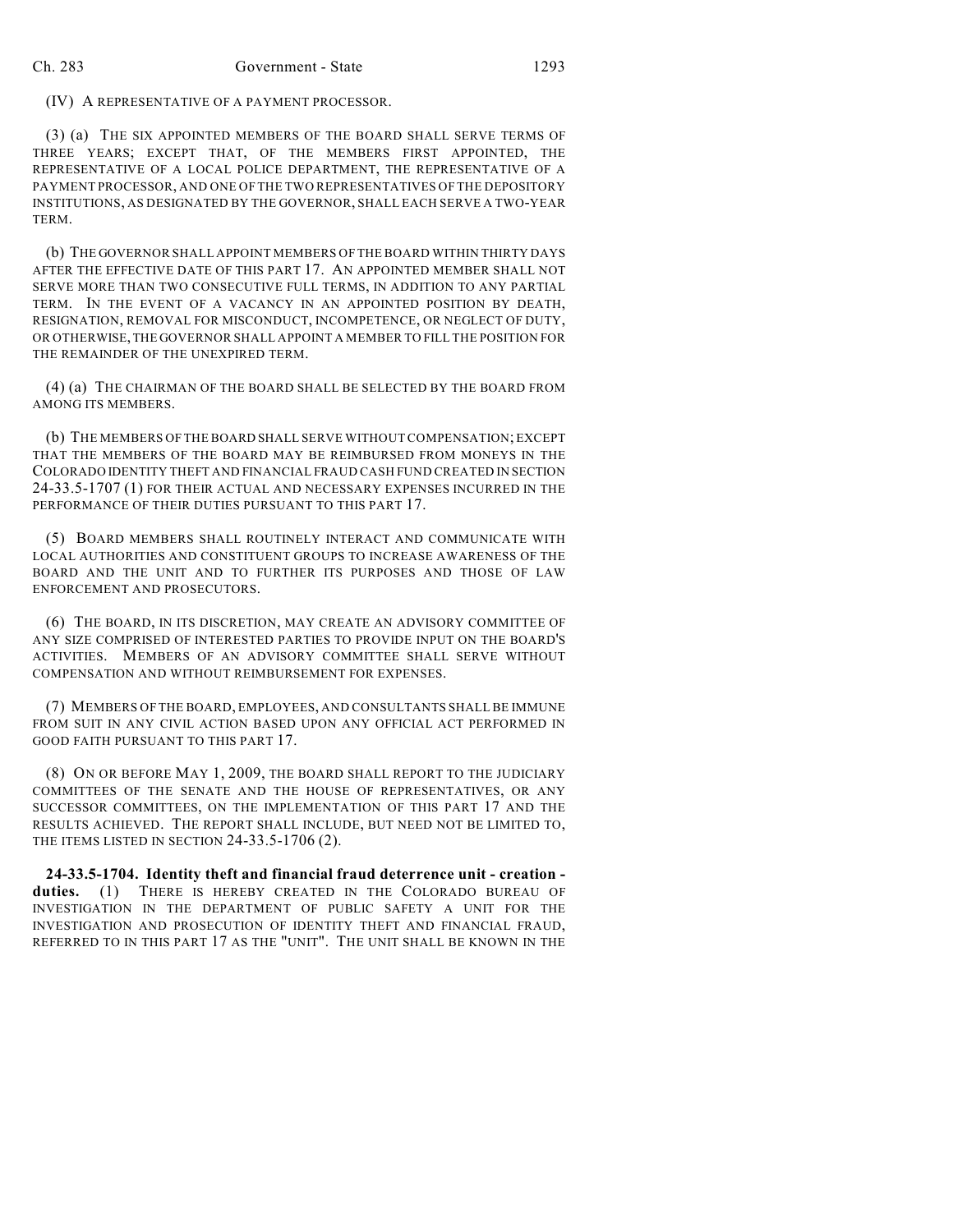DEPARTMENT AS THE "COLORADO FRAUD INVESTIGATORS" UNIT.

(2) THE PURPOSE OF THE UNIT SHALL BE TO ASSIST THE ATTORNEY GENERAL, SHERIFFS, POLICE, AND DISTRICT ATTORNEYS IN INVESTIGATING IDENTITY THEFT AND FINANCIAL FRAUD CRIMES AND IN PROSECUTING PERSONS WHO COMMIT THOSE CRIMES. THE UNIT SHALL ALSO SERVE AS AN EDUCATIONAL RESOURCE FOR LAW ENFORCEMENT AGENCIES, MEMBERS OF THE FINANCIAL INDUSTRY, AND THE PUBLIC REGARDING IDENTITY THEFT AND FINANCIAL FRAUD CRIMES AND STRATEGIES FOR PROTECTION FROM AND DETERRENCE OF THESE CRIMES. THE UNIT SHALL OPERATE PURSUANT TO THE COMPREHENSIVE PLAN PREPARED BY THE UNIT AND APPROVED BY THE BOARD PURSUANT TO SECTION 24-33.5-1706. THE BOARD SHALL HAVE THE OVERSIGHT AND DIRECTION OF THE UNIT IN ALL OF ITS OPERATIONS.

(3) THE UNIT SHALL:

(a) GATHER INFORMATION CONCERNING IDENTITY THEFT AND FINANCIAL FRAUD AND TO ANALYZE THE INFORMATION AND IDENTIFY RELEVANT CRIMINAL ACTIVITIES, PATTERNS, AND TRENDS THROUGHOUT THE STATE OR REGIONS THEREOF, WHETHER MULTIJURISDICTIONAL OR NOT;

(b) TARGET SPECIFIC FORMS OF IDENTITY THEFT AND FINANCIAL FRAUD, AS SUCH FORMS CHANGE, ON WHICH TO CONCENTRATE UNIT RESOURCES AND EFFORT;

(c) DISSEMINATE INFORMATION TO THE PUBLIC, LOCAL LAW ENFORCEMENT AGENCIES, PROSECUTORS, DEPOSITORY INSTITUTIONS, AND OTHER BUSINESSES CONCERNING CURRENT AND ANTICIPATED IDENTITY THEFT AND FINANCIAL FRAUD CRIMES, RECOMMENDED STEPS TO PREVENT SUCH CRIMES, AND PATTERNS AND TRENDS IN SUCH CRIMES;

(d) PREPARE AND PRESENT CLASSES, BRIEFINGS, AND MATERIALS, IN PRINTED OR ELECTRONIC FORMAT, TO ASSIST LOCAL LAW ENFORCEMENT AGENCIES, DISTRICT ATTORNEYS, AND THE ATTORNEY GENERAL IN THEIR INVESTIGATIONS AND PROSECUTIONS; AND

(e) PROVIDE CONSULTATION ON AN INDIVIDUAL CASE, BUT ONLY UPON THE REQUEST OF A LOCAL LAW ENFORCEMENT AGENCY, A LOCAL DISTRICT ATTORNEY, OR THE ATTORNEY GENERAL.

(4) ALL UNIT RESOURCES SHALL BE USED TO SUPPLEMENT AND NOT REPLACE EXISTING LAW ENFORCEMENT AND PROSECUTION EFFORTS AGAINST IDENTITY THEFT AND FINANCIAL FRAUD CRIMES.

(5) THE UNIT SHALL BE RESPONSIVE TO SHIFTING ASPECTS OF IDENTITY THEFT AND FINANCIAL FRAUD CRIMES AND PRIORITIES AMONG SUCH CRIMES.

(6) THE UNIT SHALL PROVIDE SUCH CLERICAL AND TECHNICAL ASSISTANCE AS THE BOARD MAY REQUIRE.

**24-33.5-1705. Board powers.** (1) IN ADDITION TO ANY OTHER POWERS SPECIFICALLY GRANTED TO THE BOARD IN THIS PART 17, THE BOARD SHALL HAVE THE FOLLOWING POWERS: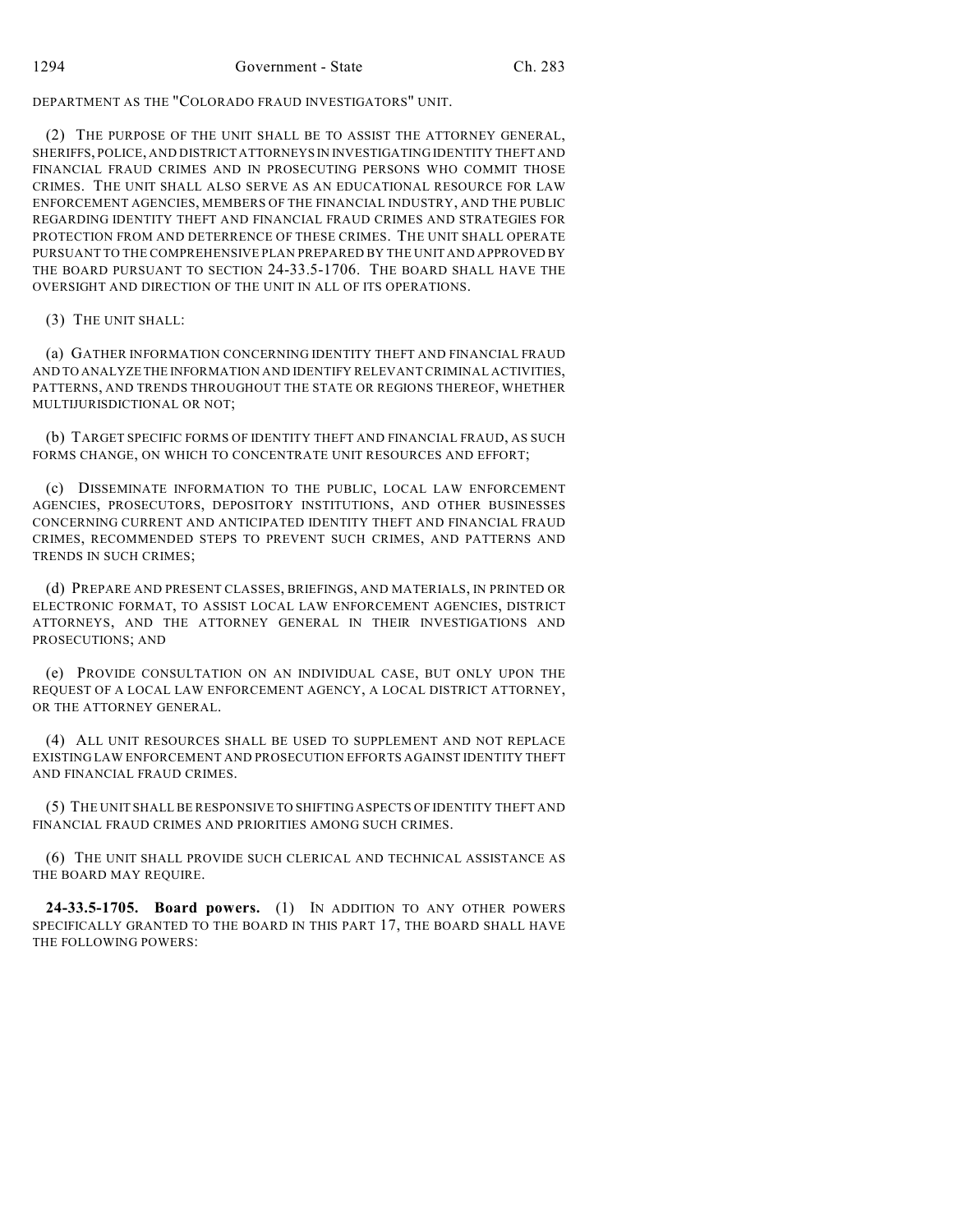(a) TO APPROVE THE PLAN PREPARED BY THE UNIT AS PROVIDED IN SECTION 24-33.5-1706;

(b) TO ESTABLISH THE GENERAL CRIMINAL ACTIVITIES ON WHICH THE UNIT SHOULD FOCUS ITS EFFORTS, PRIORITIES AMONG THOSE CRIMES AND AMONG REGIONS OF THE STATE, GENERAL CATEGORIES OF INFORMATION TO BE DISSEMINATED BY THE UNIT TO VARIOUS GROUPS, AND GUIDELINES FOR CONSULTATION PROVIDED BY THE UNIT ON REQUESTED LOCAL INVESTIGATIONS;

(c) TO REVIEW THE QUARTERLY REPORTS SUBMITTED PURSUANT TO SECTION 24-33.5-1706 (2) AND TO PROVIDE INPUT THEREON TO THE UNIT;

(d) TO REVIEW AND COMMENT ON THE PRELIMINARY BUDGET DRAFT FOR THE UNIT PRIOR TO ITS SUBMISSION TO THE DEPARTMENT OF PUBLIC SAFETY;

(e) TO SPECIFY THE INFORMATION TO BE CONTAINED IN PERIODIC PUBLIC DISCLOSURES OF PERFORMANCE DATA ON THE UNIT'S WORK AND RESULTS SO THAT THE ATTORNEY GENERAL, SHERIFFS, POLICE, DISTRICT ATTORNEYS, AND DEPOSITORY INSTITUTIONS AND THE PUBLIC CAN REVIEW THE EFFECT OF THE RESOURCES USED AND THE UNIT'S EFFORTS;

(f) TO DETERMINE PROCEDURES FOR REVIEWING THE SUCCESS OF THE UNIT;

(g) TO SET THE TIME, MANNER, AND PLACE FOR REGULAR AND SPECIAL MEETINGS OF THE BOARD;

(h) TO ADOPT AND, AS NECESSARY, AMEND OR REPEAL PROCEDURAL RULES AND PRACTICES OF THE BOARD NOT IN CONFLICT WITH THE CONSTITUTION AND LAWS OF THE STATE;

(i) TO ENTER INTO AND EXECUTE ALL CONTRACTS, LEASES, INTERGOVERNMENTAL AGREEMENTS, AND OTHER INSTRUMENTS, IN WRITING, AS NECESSARY TO ACCOMPLISH THE PURPOSES OF THIS PART 17;

(j) TO EXERCISE ALL POWERS NECESSARY AND REQUISITE FOR THE IMPLEMENTATION OF THIS PART 17; AND

(k) TO RECEIVE AND ACCEPT FROM ANY SOURCE AID OR CONTRIBUTIONS OF MONEY, PROPERTY, LABOR, OR OTHER THINGS OF VALUE TO BE HELD, USED, AND APPLIED TO CARRY OUT THE PURPOSES OF THIS PART 17.

**24-33.5-1706. Unit - comprehensive plan - report to board.** (1) (a) THE UNIT SHALL SUBMIT TO THE BOARD A COMPREHENSIVE PLAN OF OPERATIONS AS DESCRIBED IN PARAGRAPH (b) OF THIS SUBSECTION (1) WITHIN SIX MONTHS AFTER CREATION OF THE UNIT. THE BOARD SHALL PROVIDE A COPY OF THE PLAN TO THE ATTORNEY GENERAL, SHERIFFS, POLICE, DISTRICT ATTORNEYS, DEPOSITORY INSTITUTIONS, AND ANY ADVISORY COMMITTEE THE BOARD MAY CREATE AND SHALL SOLICIT COMMENTS AND SUGGESTIONS FROM SAID PARTIES CONCERNING THE PLAN. THE UNIT SHALL REVISE THE PLAN AS RECOMMENDED BY THE BOARD, AND THE BOARD SHALL APPROVE THE PLAN.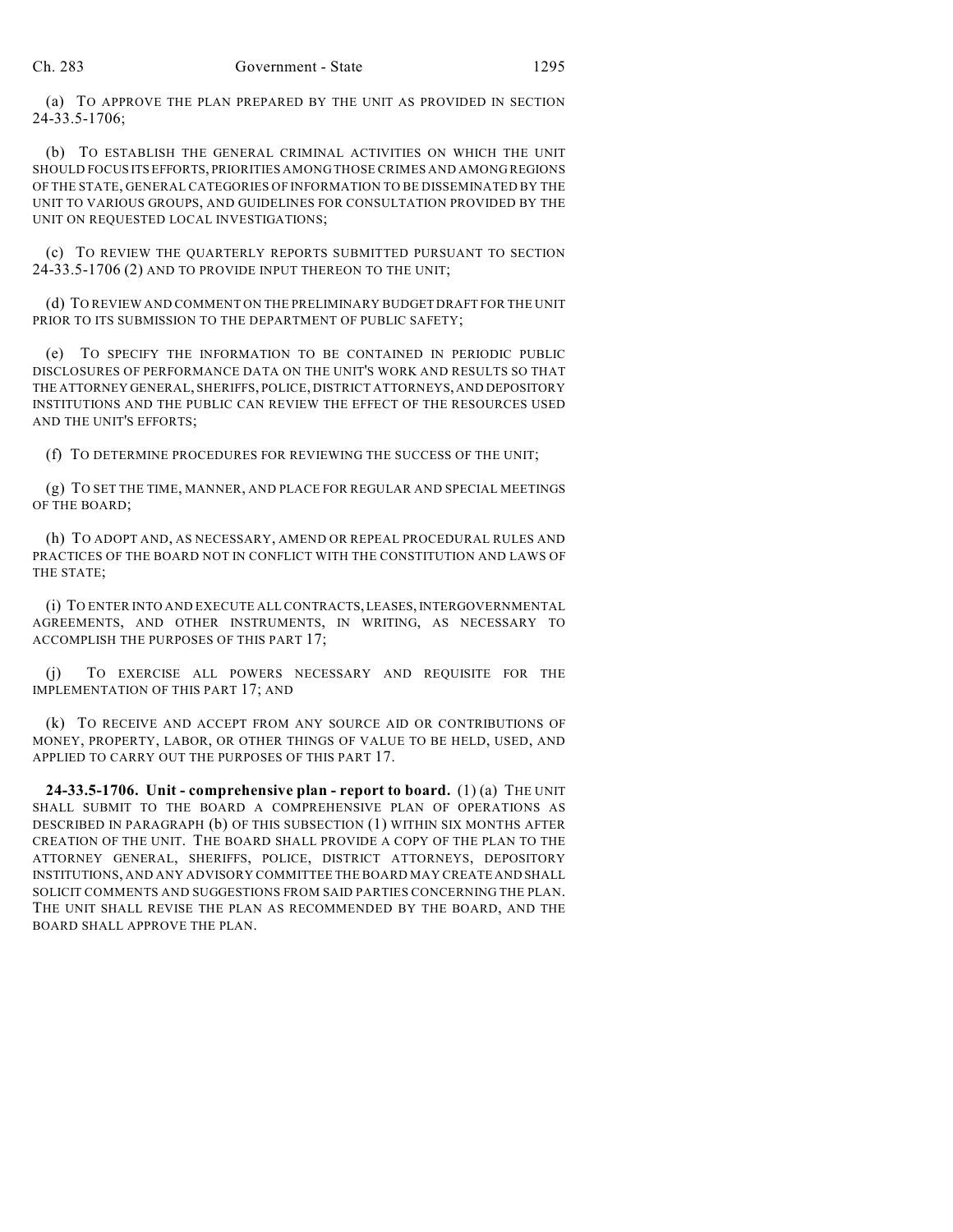(b) THE UNIT'S COMPREHENSIVE PLAN OF OPERATIONS, AT A MINIMUM, SHALL DESCRIBE OR ADDRESS:

(I) THE MANNER IN WHICH THE UNIT WILL ACCOMPLISH THE TASKS SPECIFIED IN SECTION 24-33.5-1704 (3);

(II) THE UNIT, THE UNIT'S ORGANIZATION, THE FOCUS OF UNIT EFFORTS ON CRIMINAL ACTIVITY INTENDED TO BE ADDRESSED BY THIS PART 17, AND THE EXPECTED, OVERALL EFFECT OF THE EFFORTS OF THE UNIT;

(III) THE TYPES OF IDENTITY THEFT AND FINANCIAL FRAUD INVESTIGATION, ENFORCEMENT, AND PROSECUTION ACTIVITIES AND ASSISTANCE THE UNIT WILL PROVIDE AND HOW EACH WILL BE ORGANIZED INITIALLY AND OPERATED ON AN ONGOING BASIS;

(IV) THE ANTICIPATED NUMBER OF ATTORNEYS, INVESTIGATORS, AND SUPPORTING STAFF THE UNIT WILL NEED ON AN ON-GOING BASIS TO ACCOMPLISH ITS TASKS;

(V) A PLAN FOR COORDINATION AND COMMUNICATION THROUGHOUT THE STATE BY THE UNIT WITH POLICE DEPARTMENTS, SHERIFF'S DEPARTMENTS, DISTRICT ATTORNEYS, THE ATTORNEY GENERAL, AND DEPOSITORY INSTITUTIONS;

(VI) PERIODIC REPORTS TO THE BOARD AS PROVIDED IN SUBSECTION (2) OF THIS SECTION.

(2) THE UNIT SHALL SUBMIT QUARTERLY REPORTS TO THE BOARD ON THE FOLLOWING ITEMS:

(a) CRIMINAL ACTIVITIES, PATTERNS, AND TRENDS THROUGHOUT THE STATE AND SURROUNDING REGIONS IDENTIFIED BY THE UNIT;

(b) THE SPECIFIC FORMS OF IDENTITY THEFT AND FINANCIAL FRAUD IDENTIFIED BY THE UNIT AND THE EVOLUTION OF THOSE FORMS;

(c) INFORMATION DISSEMINATED BY THE UNIT ABOUT CURRENT AND ANTICIPATED PATTERNS OF IDENTITY THEFT AND FINANCIAL FRAUD CRIMES AND RECOMMENDATIONS TO DETER AND PROTECT AGAINST THESE CRIMES;

(d) CLASSES, BRIEFINGS, AND MATERIALS DISSEMINATED BY THE UNIT, IN PRINTED OR ELECTRONIC FORMAT, TO ASSIST LOCAL LAW ENFORCEMENT AGENCIES, DISTRICT ATTORNEYS, AND THE ATTORNEY GENERAL;

(e) CONSULTATION PROVIDED BY THE UNIT ON INDIVIDUAL CASES, REQUESTED LOCAL INVESTIGATIONS, AND RELATED ACTIVITIES AND RESULTS;

(f) THE NUMBER OF ARRESTS, INVESTIGATIONS, AND SUCCESSFUL AND UNSUCCESSFUL PROSECUTIONS FOR IDENTITY THEFT AND FINANCIAL FRAUD CRIMES AND THE EFFECT THAT THE UNIT HAD ON THE NUMBER OF IDENTITY THEFT AND FINANCIAL FRAUD CASES THROUGHOUT THE STATE;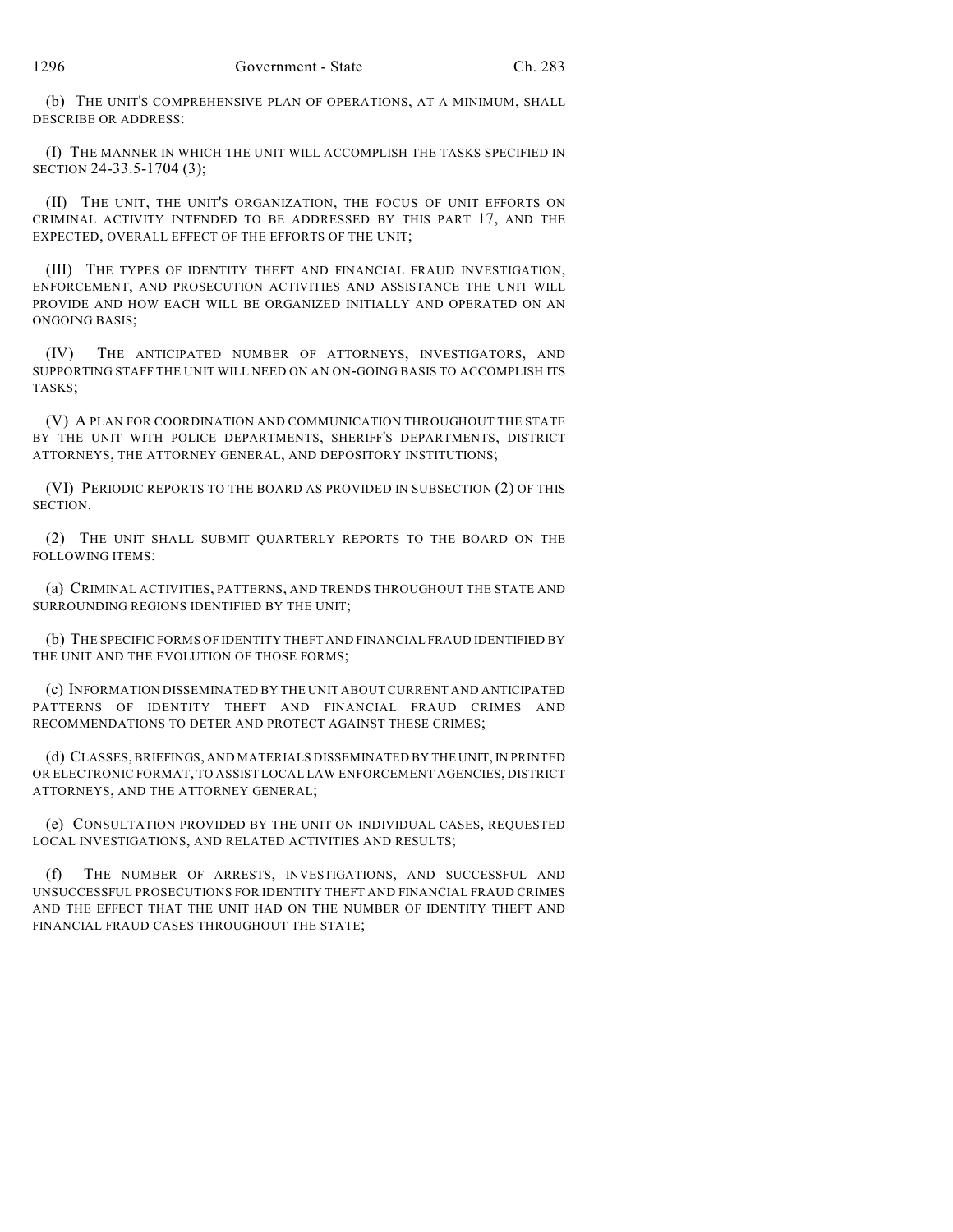(g) RECOMMENDATIONS FOR LEGISLATIVE CHANGES TO ASSIST IN THE PREVENTION OF IDENTITY THEFT AND FINANCIAL FRAUD CRIMES AND THE APPREHENSION AND PROSECUTION OF CRIMINALS COMMITTING SUCH CRIMES; AND

(h) OTHER ITEMS SPECIFIED BY THE BOARD.

**24-33.5-1707. Funding - cash fund created - donations.** (1) (a) THE DEPARTMENT OF PUBLIC SAFETY IS AUTHORIZED TO ACCEPT GIFTS, GRANTS, OR DONATIONS, INCLUDING IN-KIND DONATIONS FROM PRIVATE OR PUBLIC SOURCES, FOR THE PURPOSES OF THIS PART 17. ALL PRIVATE AND PUBLIC FUNDS RECEIVED THROUGH GIFTS, GRANTS, OR DONATIONS BY THE DEPARTMENT OF PUBLIC SAFETY OR BY THE BOARD SHALL BE TRANSMITTED TO THE STATE TREASURER, WHO SHALL CREDIT THE SAME TO THE COLORADO IDENTITY THEFT AND FINANCIAL FRAUD CASH FUND, WHICH FUND IS HEREBY CREATED AND REFERRED TO IN THIS PART 17 AS THE "CASH FUND". THE CASH FUND SHALL ALSO INCLUDE THE MONEYS COLLECTED PURSUANT TO SUBSECTION (2) OF THIS SECTION. ANY MONEYS IN THE CASH FUND NOT EXPENDED FOR THE PURPOSE OF THIS PART 17 SHALL BE INVESTED BY THE STATE TREASURER AS PROVIDED IN SECTION 24-36-113. ALL INTEREST AND INCOME DERIVED FROM THE INVESTMENT AND DEPOSIT OF MONEYS IN THE CASH FUND SHALL BE CREDITED TO THE CASH FUND. ANY UNEXPENDED AND UNENCUMBERED MONEYS REMAINING IN THE CASH FUND AT THE END OF ANY FISCAL YEAR SHALL REMAIN IN THE CASH FUND AND SHALL NOT BE CREDITED OR TRANSFERRED TO THE GENERAL FUND OR ANY OTHER FUND.

(b) THE DEPARTMENT OF PUBLIC SAFETY SHALL NOT BE REQUIRED TO SOLICIT GIFTS, GRANTS, OR DONATIONS FROM ANY SOURCE FOR THE PURPOSES OF THIS PART 17.

(2) (a) THERE IS HEREBY ESTABLISHED, BEGINNING AUGUST 1, 2006, A SURCHARGE OF THREE DOLLARS, IN ADDITION TO ALL OTHER LAWFUL CHARGES AND FEES, TO BE PAID ON EACH FILING ON EVERY ELECTRONIC OR PAPER UNIFORM COMMERCIAL CODE FILING WITH THE SECRETARY OF STATE. THE MONEYS COLLECTED BY THE SURCHARGE SHALL IMMEDIATELY BE TRANSMITTED TO THE STATE TREASURER FOR DEPOSIT IN THE CASH FUND.

(b) THERE IS HEREBY ESTABLISHED, BEGINNING AUGUST 1, 2006, A SURCHARGE OF ONE HUNDRED DOLLARS TO BE PAID ON EACH SUPERVISED LENDER LICENSE, EACH SUPERVISED LENDER BRANCH LICENSE, AND EACH RENEWAL OF THOSE LICENSES ISSUED BY THE UNIFORM CONSUMER CREDIT OFFICE IN THE ATTORNEY GENERAL'S OFFICE, IN ADDITION TO ALL OTHER LAWFUL CHARGES AND FEES ON EVERY SUCH LICENSE ISSUED. THE MONEYS COLLECTED BY THE SURCHARGE SHALL IMMEDIATELY BE TRANSMITTED TO THE STATE TREASURER FOR DEPOSIT IN THE CASH FUND.

(c) THERE IS HEREBY ESTABLISHED, BEGINNING AUGUST 1, 2006, A SURCHARGE OF FIVE HUNDRED DOLLARS TO BE PAID ON EACH MONEY TRANSMITTER LICENSE AND EACH MONEY TRANSMITTER RENEWAL ISSUED BY THE DIVISION OF BANKING IN THE DEPARTMENT OF REGULATORY AGENCIES, IN ADDITION TO ALL OTHER LAWFUL CHARGES AND FEES ON EVERY SUCH LICENSE ISSUED. THE MONEYS COLLECTED BY THE SURCHARGE SHALL IMMEDIATELY BE TRANSMITTED TO THE STATE TREASURER FOR DEPOSIT IN THE CASH FUND.